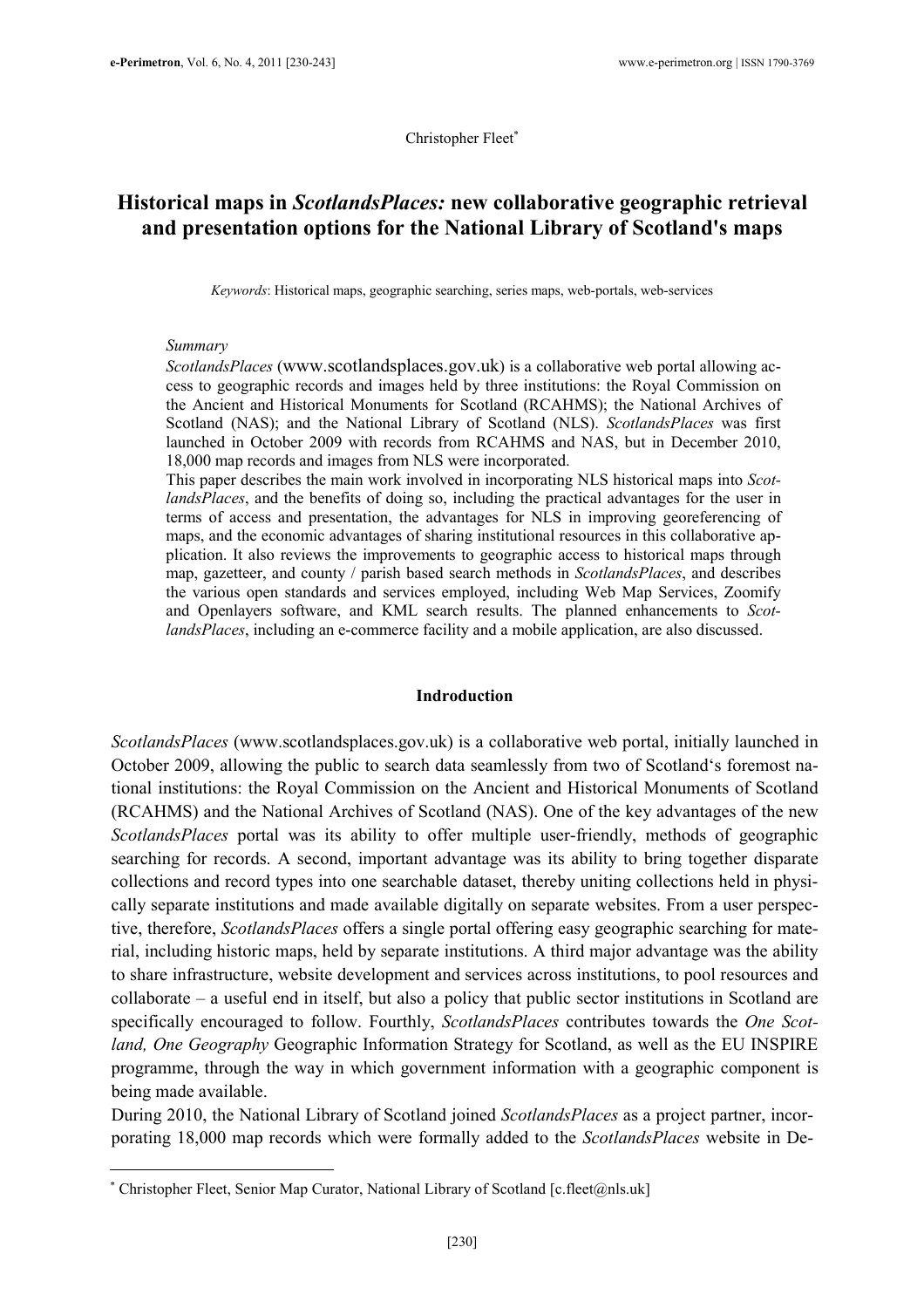cember 2010. This project to incorporate them, described below, essentially involved revising NLS metadata (geo-referencing record content with coordinates and place-names), and setting up web services (receiving search calls and responding using *ScotlandsPlaces XML*). Related work also included revising Openlayers to deliver zoomable images directly into ScotlandsPlaces, setting up map boundary boxes as Web Map Services, and providing customised links at item and group levels between the ScotlandsPlaces website and NLS maps website.

The core functionality of ScotlandsPlaces, its development, enhancements, and content have been well described in papers by Beamer (2010a and 2010b) and Beamer & Gillick (2010). The purpose of this paper is to focus on the project to join NLS maps into the ScotlandsPlaces, and the key advantages of doing so from the perspective of the library and the user community. The main technical background to ScotlandsPlaces is briefly reviewed from this perspective, before looking at the incorporation of NLS map records and images, and revising metadata. The search methods are then illustrated, together with the database queries and web-services that support these. The future plans for the site are briefly mentioned, before summarising the main advantages of ScotlandsPlaces from the perspective of making maps available online.

#### Technical background

Some of the key functionalities of ScotlandsPlaces that made it attractive as a project to join were its hospitability to different record types, its comprehensive in-house gazetteer allowing linkages between multiple geographies, and its intuitive front-end website for geographic searching.

#### Metadata

One of the key aims of ScotlandsPlaces was to allow institutions with quite different record types to be brought together. The NAS typically use archival standards, such as the International Standard for Archival Description (ISAD), the International Standard of Archival Authority Records (ISAAR), and the Encoded Archival Description (EAD). The RCAHMS data follows MIDAS Heritage, the UK technical data standard for information about the historic environment, created by the Forum on Information Standards in Heritage (FISH) Interoperability Toolkit (FISH, 2008). The NLS records essentially follow library standards, including the International Standard Bibliographic Description (ISBD), Anglo-American Cataloguing Rules (AACR), MARC and the Resource Description Framework (RDF). The ScotlandsPlaces project has also been keen to allow the possibility of new members joining (for example, the museum community, using the SPECTRUM standard), and so be hospitable to the use of other standards in the future (Beamer & Gillick, 2010).

Rather than attempt to map between these multiple formats for this data, *ScotlandsPlaces* developed its own bespoke XML format. Joining institutions can therefore supply quite different metadata content, provided they supply it in a consistent generic *ScotlandsPlaces XML* format. This can be best illustrated by the following examples from the RCAHMS and the NLS. Whilst the first call to each database results in a relatively brief record, with greater similarity, the second call to display the full record for each resource shows quite different information.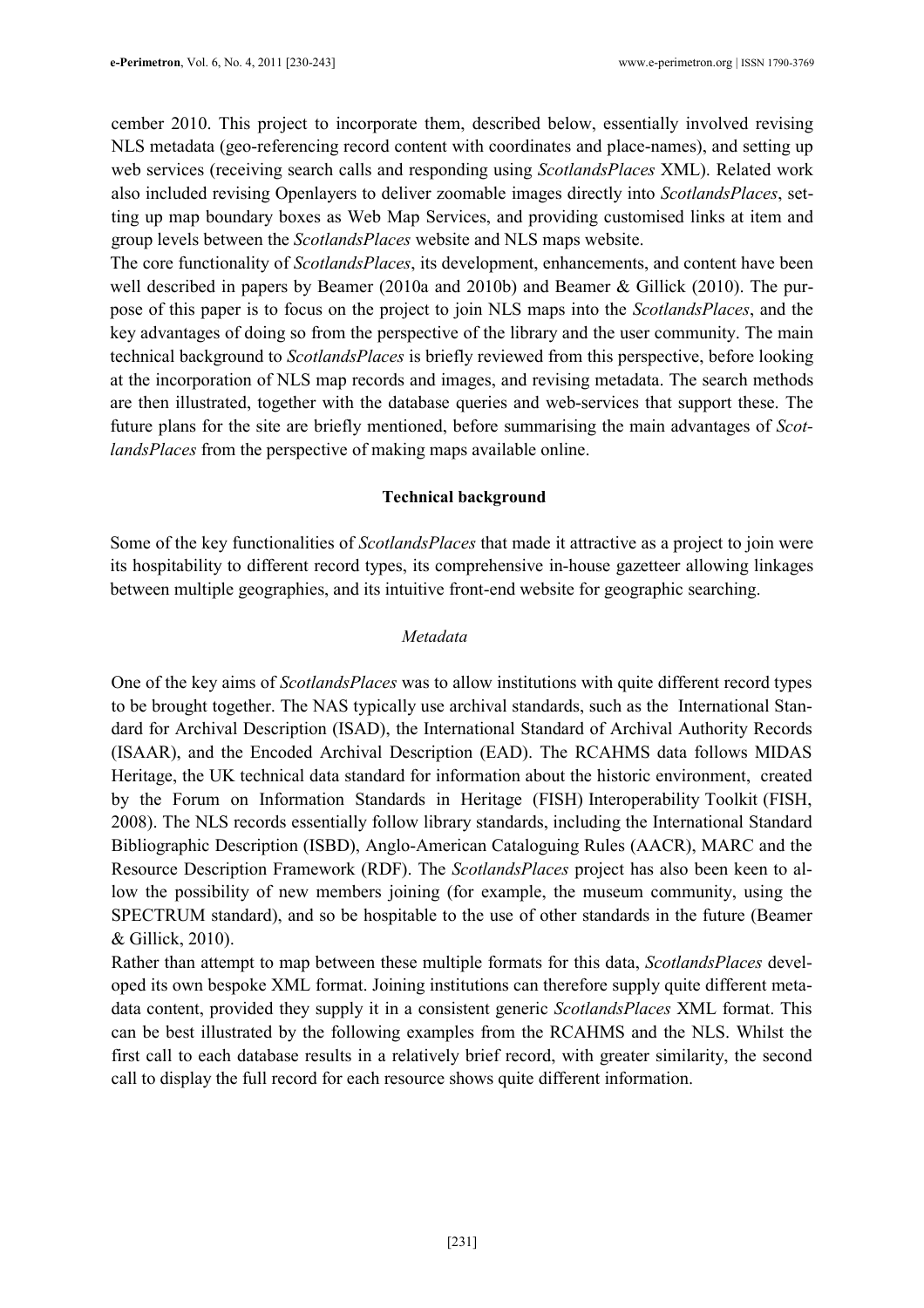## 1 st Call XML Example record returned from RCAHMS

```
<?xml version="1.0" encoding="UTF-8"?> 
<Document> 
<Folder id="RCAHMS" styleUrl="RCAHMSStyle" other informational attributes > 
  <Placemark> 
  \langle id \rangle243969\langle id \rangle <name><[Aberdeen, 13-17 Nicholas Street]></name> 
   <description><[Shop]></description> 
   <thumbnail>SC39402</thumbnail> 
  <other1> Aberdeen </other1>
   <other2> Aberdeenshire </other2> 
  <other3> 1</other3><relevance> 16</relevance>
   <coordinates> NJ 94153 06267 </coordinates> 
  </Placemark> 
</Folder> 
</Document>
```
## 1 st Call XML Example record returned from NLS

```
<?xml version="1.0" encoding="UTF-8"?> 
 <Document> 
 <Folder id="NLS" type="Bathymetric" RecordTotal="2" RecordStart="1" RecordEnd="2"> 
 <Placemark> 
\leqid>263\leq/id><referenceid>74422131</referenceid>
 <name> 
 <![CDATA[ Bathymetrical Survey chart of White Loch ]]> 
 </name> 
 <lochname>White Loch</lochname> 
 <description> 
 <![CDATA[ See: <a href="http://maps.nls.uk/bathymetric/index.html">Bathymetrical Survey of the Fresh-Water 
Lochs of Scotland, 1897-1909\leqa> ]]>
 </description> 
<other1>1903</other1>
<relevance>20</relevance>
 <thumbnail>http://www.nls.uk/4/74422131.jpg</thumbnail> 
 <imagecount>1</imagecount> 
 <coordinateCentroidsEN>316982,742962</coordinateCentroidsEN> 
 </Placemark>
```

```
</Folder>
```
</Document>

#### 2nd Call XML Example record returned from RCAHMS

```
\leq?xml version="1.0" encoding="UTF-8"?>
<Document> 
<Folder id="RCAHMS" styleUrl="RCAHMSStyle" colllink_url="http://canmore.rcahms.gov.uk/en/details/" 
thumbnail_url="http://canmore.rcahms.gov.uk/images/s/">
  <Placemark> 
   <name><[Aberdeen, 13-17 Nicholas Street]></name> 
   <altname></altname> 
   <type>Shop</type> 
   <canmoreid>SC39402</canmoreid> 
  <mapno></mapno>
   <siteno>SC39402</siteno> 
   <parish>Aberdeen</ parish > 
   <county>Aberdeenshire</county> 
   <council>City of Aberdeen</ council > 
   <ngr>NJ 94153 06267 </ ngr > 
   <coordinates>57.147248N, 2.098265W</coordinates> 
   <imagecount> 1 </imagecount>
```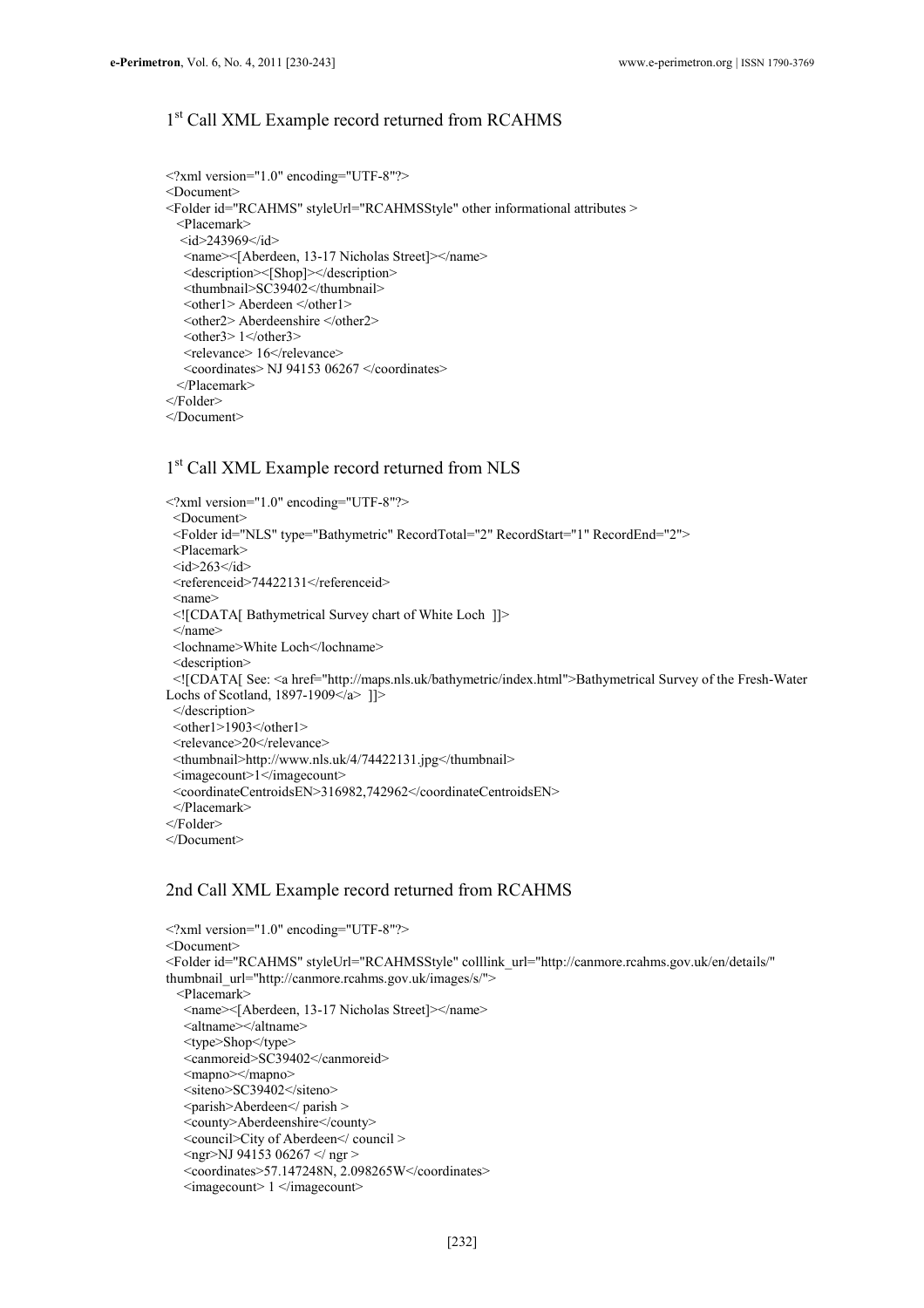```
 <thumbnail> 
     <arcnumlink>arcnumlink</arcnumlink> 
     <item>SC358738</item> 
     <description><[Aberdeen, 1-21 St. Nicholas Street. General view of corner of Union Street and Nicholas 
Street from East]></description> 
     <collection><[General Collection]></collection> 
    <date>1953</date>
     <copyright>RCAHMS</copyright> 
    </thumbnail> 
    <summaryNotes><summaryNotes > 
   <archaeolNotes></archaeolNotes > 
    <architechotes></architechotes > 
  </Placemark> 
</Folder> 
</Document>
```
#### 2nd Call XML Example record returned from NLS

```
\leq?xml version="1.0" encoding="UTF-8" ?>
  <Document> 
  <Folder id="NLS" styleUrl="NLSStyle" type="Bathymetric" re-
cord_url="http://maps.nls.uk/bathymetric/spview/?sid=74422131" thumb-
nail_url="http://www.nls.uk/4/74422131.jpg">
  <Placemark> 
 \leqid>263\leq/id> <referenceid>74422131</referenceid> 
  <cartographernames> 
  <![CDATA[ 
Murray, Sir John (1841-1914)<br />br />Pullar, Laurence
 ]]>
  </cartographernames> 
  <name> 
  <![CDATA[ 
Bathymetrical Survey chart of White Loch 
  ]]> 
 \leqname\geq<original_url>http://maps.nls.uk/bathymetric/chart.cfm?id=2089</original_url>
  <description> 
  <![CDATA[ 
See: <a href="http://maps.nls.uk/bathymetric/index.html">Bathymetrical Survey of the Fresh-Water Lochs of Scot-
land, 1897-1909</a> 
  ]]> 
  </description> 
  <imprint>[London] : Royal Geographical Society, surveyed 1903, published [1908].</imprint> 
  <lochname>White Loch</lochname> 
 <riverbasin>Ryan basin</riverbasin>
  <publicationdate>1903</publicationdate> 
  <pagination>6 maps on 1 sheet : col. ; 23.3 x 41 cm.</pagination> 
  <shelfmark>Map.B.1.c</shelfmark> 
  <parish1>BLAIRGOWRIE</parish1> 
  <county1>PERTHSHIRE</county1> 
  <coordinateCentroidsEN>316982,742962</coordinateCentroidsEN> 
  <imagecount>1</imagecount> 
  <image> 
  <imageURL>http://www.nls.uk/3/74422131.jpg</imageURL> 
  <thumbnailURL>http://www.nls.uk/4/74422131.jpg</thumbnailURL> 
 \le/image>
  </Placemark> 
  </Folder> 
  </Document>
```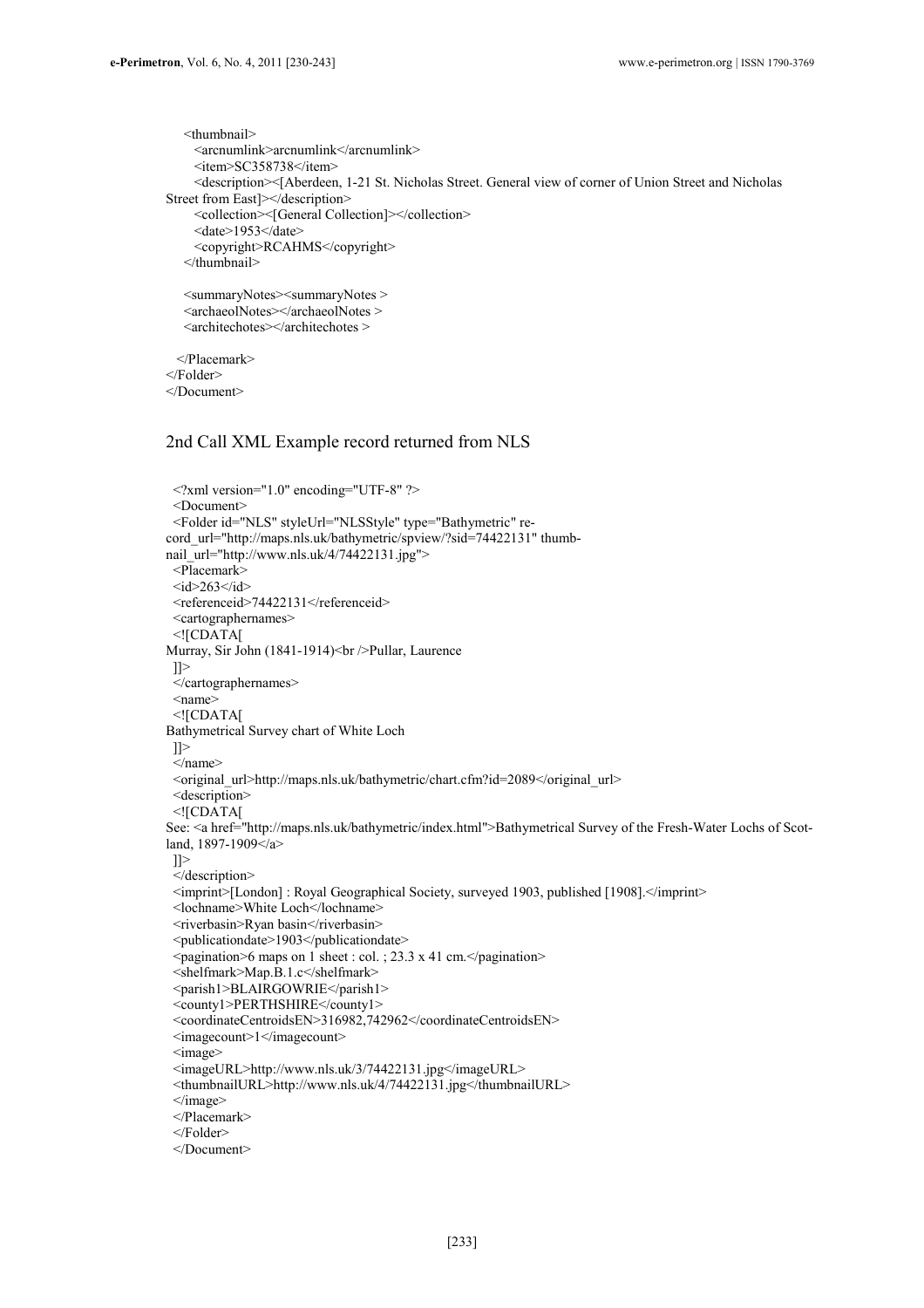### Geographic indexing

Institutions often have multiple and inconsistent ways of indexing geography or place-related content, especially when going back in time with different jurisdictions and gazetteers. ScotlandsPlaces addresses this problem very effectively through utilising its own gazetteer and controlled vocabularies for place, searching using names and coordinates, whilst also able to translate queries between different geographies and names based on their spatial position. The ScotlandsPlaces gazetteer combines administrative area records including historic counties and parishes from SCAN (the Scottish Archive Network), with records for all populated place names from the General Register Office for Scotland's 1982 listing (General Register Office for Scotland 1990). The gazetteer holds place names, descriptions, centroids for places, and polygons for larger administrative areas using the Alexandria Digital Library standard.<sup>1</sup> The gazetteer is used to clarify and refine user searches and it does this by providing the user with a disambiguation list of matches from the gazetteer for any word entered into the search box (Beamer, 2010a). Joining institutions, such as NLS, made the choice to index their material textually using the standard ScotlandsPlaces controlled vocabulary gazetteer terms, although variant names are also possible, which can be retrieved through more elaborate search parameters on both standard and variant names. Where accurate coordinates exist for records, either as boundary coordinates, or centroids, these form a key part of the geographic retrieval process, as illustrated below.

### Search middleware

ScotlandsPlaces uses open source geographic middleware, developed from an Edinburgh University MSc Geographic Information System project called CYGnus, to search across separately hosted databases (Carter & Gittings 2009). CYGnus uses place-names and geographic coordinates and returns the results in Keyhole Markup Language (KML), which can then be displayed to the user in an application such as Google Earth or ArcGIS. As developed in ScotlandsPlaces, CYGnus allows searches are carried out by simple URL parameter pair calls, and the results are amalgamated and presented in the ScotlandsPlaces web site. The place-name gazetteer described above, also guides the user through place-name and boundary changes in Scotland throughout the past several hundred years. The CYGnus and gazetteer middleware allow spatial queries to be refined to an exact locality, which is then used to conduct the query, as well as mix and integrate the results into a tabular format. This is illustrated and described further below. The response times for queries usually take less than a few seconds, helped through auto-caching of results pages, dynamically updated every Sunday morning.

### Incorporating NLS map records

### Categories of maps added

As the existing content of *ScotlandsPlaces* is particularly good for detailed, larger scale information, the following main categories of NLS maps were felt to be most relevant to incorporate:

 $\overline{a}$ 

<sup>&</sup>lt;sup>1</sup> Further information on the *ScotlandsPlaces* gazetteer and and jurisdictions is at: http://www.scotlandsplaces.gov.uk/content/index.php?action=view&id=3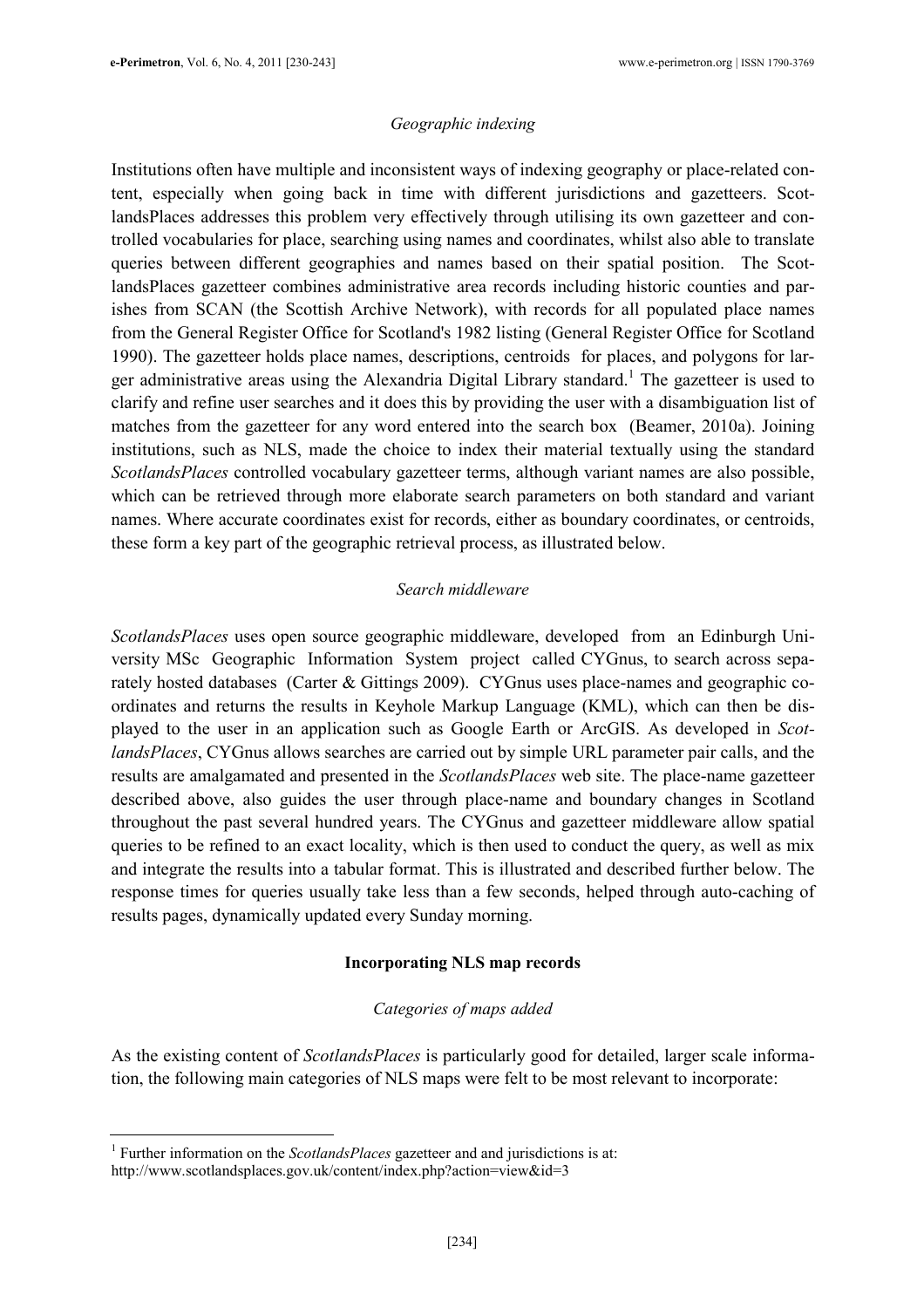1. Ordnance Survey six-inch to the mile, Scotland, 1843-1882 (2,123 sheets). These maps form the earliest comprehensive topographic mapping of Scotland by Ordnance Survey. The six-inch to the mile scale is the most detailed that covered the whole of Scotland, and record practically all man-made and natural features in the landscape. Every road, railway, field, fence, wall, stream and building is shown, even including smaller features such as letter boxes, bollards on quaysides, mile posts, and flag-staffs. Uncultivated land is distinguished by over 10 different symbols for types of woodland (e.g., birch, fir, mixed, furze, osier, brushwood), as well as marsh, bog, and rough grassland. (http://maps.nls.uk/os/6inch/index.html)

2. Ordnance Survey 25 inch to the mile, Scotland, 1855-1882 (13,045 sheets). These maps are the earliest, most detailed mapping of all the inhabited regions of Scotland, covering over a third of the total land area of Scotland. The maps are immensely valuable for local history, providing good detail of all buildings, streets, railways, industrial premises, parkland, farms, woodland, and rivers. All towns, villages and cultivated rural areas were mapped, and the scale allows practically every feature in the landscape to be shown. (http://maps.nls.uk/os/25inch/index.html)

3. Historical County Maps, 1580-1928 (382 sheets). These maps are the most useful maps for discovering all rural parts of Scotland from the 1580s to the 1830s – before Ordnance Survey maps. They include the work of the most famous Scottish cartographers: Timothy Pont, Robert Gordon, and John Adair. They also include the county maps from the major Scottish Atlases by Joan Blaeu (17654), Hermann Moll (1745), and John Thomson (1832). They locate the earliest farms, hamlets and castles, routeways and roads, canals, woodland, and parish boundaries.

(http://maps.nls.uk/counties/index.html)

4. Historical town plans of Scotland, 1580-1919 (192 sheets). These are uniquely valuable for understanding Scotland's towns. For the larger towns (Aberdeen, Dundee, Edinburgh, and Glasgow) beautiful and accurate maps or bird's eye views exist from the 17th century. Over time, the maps become more detailed, and widespread for other towns. By far the most significant surveyor of Scottish towns was John Wood, who published over 50 plans of Scottish towns between 1818 and 1826. A few of these plans (such as those for Edinburgh, Leith, Glasgow, and Dundee) were based on recent town plans by other surveyors, but many were based on original surveys by Wood himself. There are 75 town plans included in *ScotlandsPlaces* relating to the Great Reform Act (1832). (http://maps.nls.uk/towns/index.html)

5. The Bathymetrical Surveys of the Fresh-Water Lochs of Scotland, 1898-1909 (571 sheets), provide a comprehensive understanding of the depths and nature of some 562 inland Scottish lochs. This 10 year project was conceived and organised by oceanographer, Sir John Murray, and includes 60,000 soundings, the results of which provide the first detailed charts of the loch depths. (http://maps.nls.uk/bathymetric/index.html). The texts of the volumes, which had already been scanned, were made available on the *ScotlandsPlaces* website using Zoomfy, and by creating an XML file of the contents as a Digital Volume.

(http://www.scotlandsplaces.gov.uk/digital\_volumes/dv.php?dv\_id=69)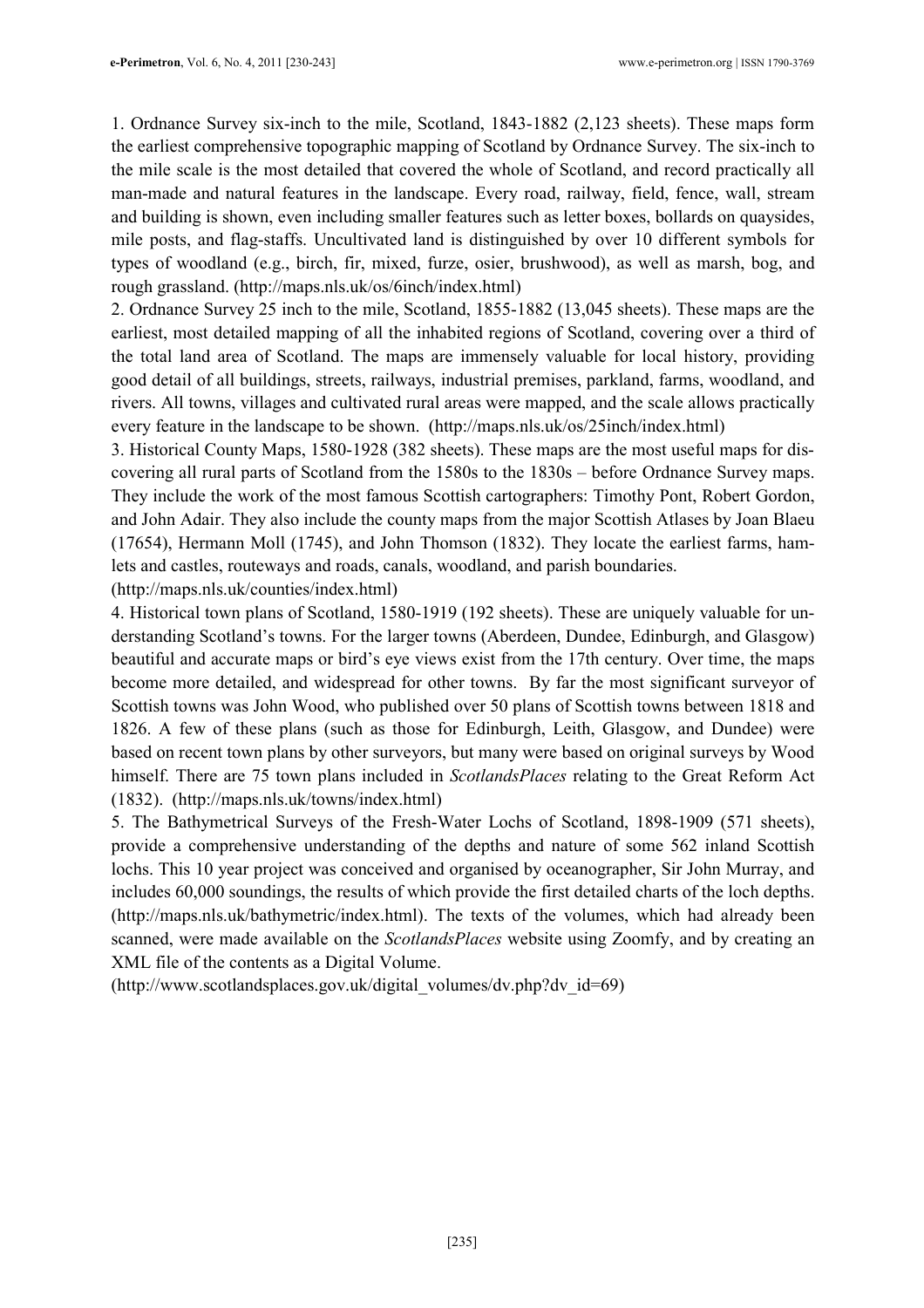#### Enhancing metadata for these map records

These maps were already scanned and available on the NLS website (maps.nls.uk), but work was required to revise the existing metadata NLS held for them. From 2004, NLS has been actively trying to develop georeferenced access to its online map collections (Fleet, 2006), and by 2010, some 5,000 of its 20,000 online maps have been georeferenced, with bounding boxes for a further 13,000 items. We were able to capitalise on this for ScotlandsPlaces, by focusing on these collections we had georeferenced bounding boxes as shapefiles for, such as the Ordnance Survey series maps (categories 1 and 2 above). However, other categories of maps we wanted to add had no coordinate georeferencing and involved more work:

Categories 1 and 2. Coordinate extents were supplied for all the Ordnance Survey six-inch and 25 inch maps, derived from pre-existing shapefiles of boundaries. By running a spatial query on these shapefiles against shapefiles of counties and parishes held by RCAHMS, textual index entries for parish and county names were also added to these Ordnance Survey map records.

Categories 3 and 4. As NLS held no specific coordinate extents for historic county maps or town plans, these were indexed by county and parish/burgh name from the ScotlandsPlaces gazetteer, and centroids were assigned based on these counties from RCAHMS shapefiles for these counties / burghs. This is therefore only an approximate spatial reference, and it could be that through work in progress with Klokan Technologies' Georeferencer tool

(http://geo.nls.uk/maps/georeferencer/), as well as ongoing geo-referencing through projects such as Visualising Urban Geographies (geo.nls.uk/urbhist) more accurate coordinate referencing will be possible in future.

Category 5. A lochs boundary shapefile, courtesy of the Scottish Environment Protection Agency, was used to generate coordinate extents and parish names for the Bathymetrical Survey maps.

This improved geographic indexing of these records will also have a long-term value beyond ScotlandsPlaces. It also demonstrates how with improved georeferencing of metadata, and by using pre-existing georeferenced boundaries in a new application such as ScotlandsPlaces, map sheet metadata can be repurposed to improved, and ever-evolving web-presentations of this same content (Fleet, 2008).

### Search methods for users

The main ScotlandsPlaces search methods are illustrated by Figures 1-8 below. A major benefit of ScotlandsPlaces' presentation over their availability in NLS, is the ability to search all these map categories geographically at once – on the NLS website, the different categories are currently made available through separate applications. In addition, as *ScotlandsPlaces* URLs and results pages are spidered by search engines, a growing number of geographic searches by place in search engines return results directly within *ScotlandsPlaces*, a particularly important benefit of the website.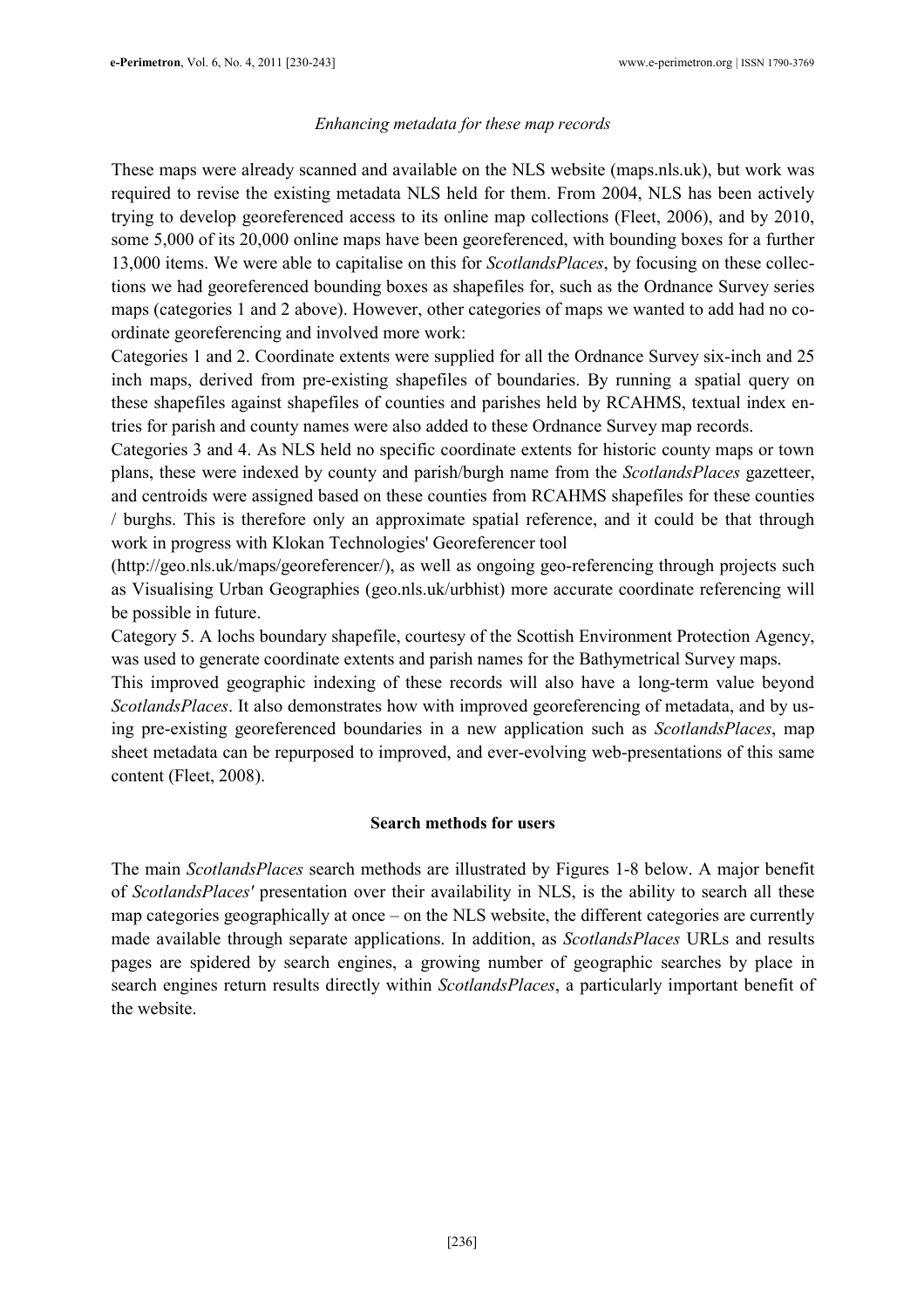

Figure 1: The main homepage of ScotlandsPlaces allows searching by Map, by County/Parish name, by Place Name and by Keyword.



Figure 2: The Map Search uses a backdrop of modern Ordnance Survey mapping, and also allows boundaries of modern jurisdictions, counties, parishes, lochs, and Ordnance Survey map boundaries to be displayed. This shows the OS six-inch boundaries, checked in the right-hand column.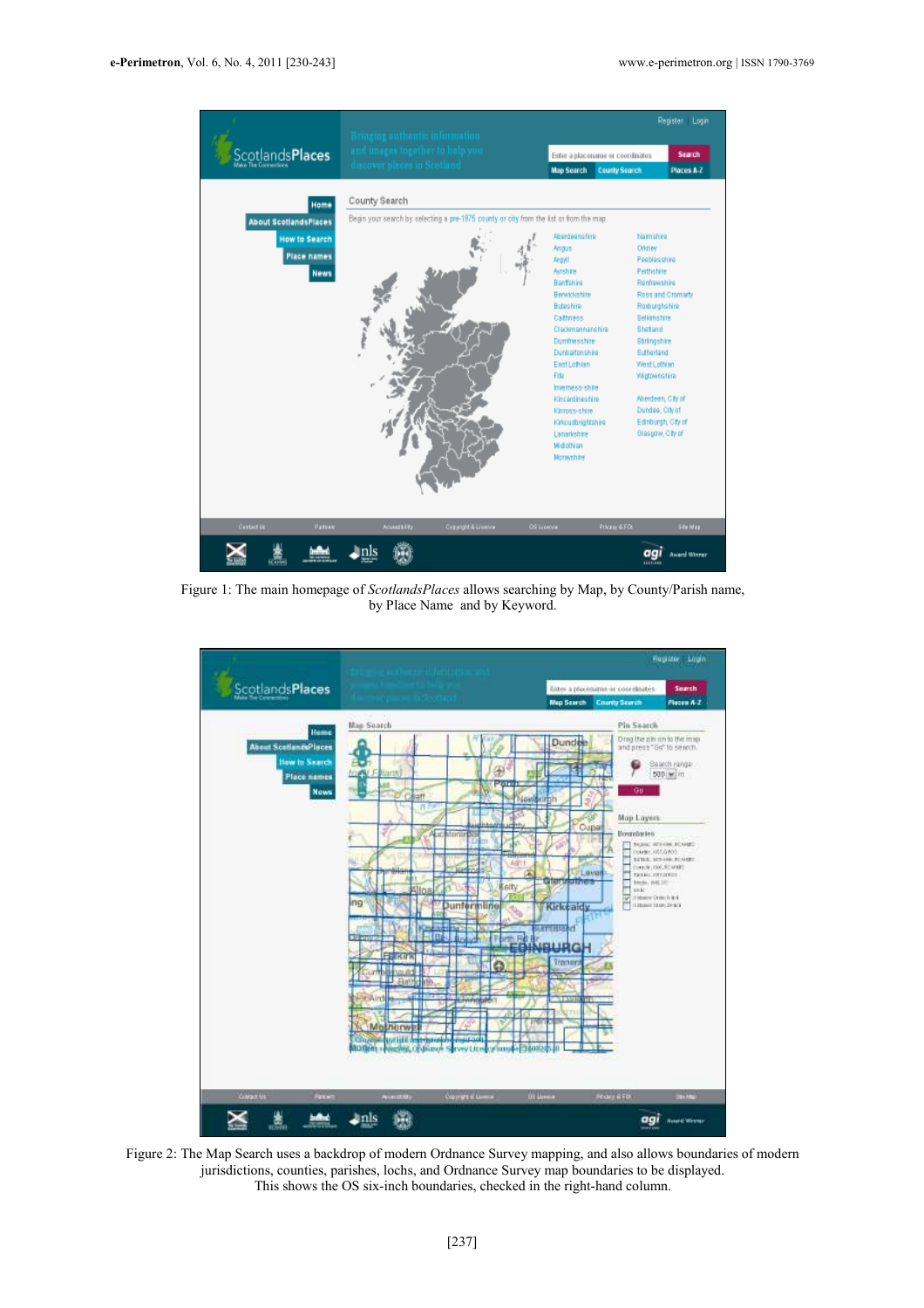

Figure 3: The County/Parish search method allows searching by the pre-1975 counties and parishes of Scotland. County searches often retrieve thousands of records, and the parish option (not illustrated above) is a second stage allowing more specific geographic searching.



Figure 4: This detailed gazetteer of administrative units and populated places, also allows good disambiguation between homonyms (eg. Oakbank).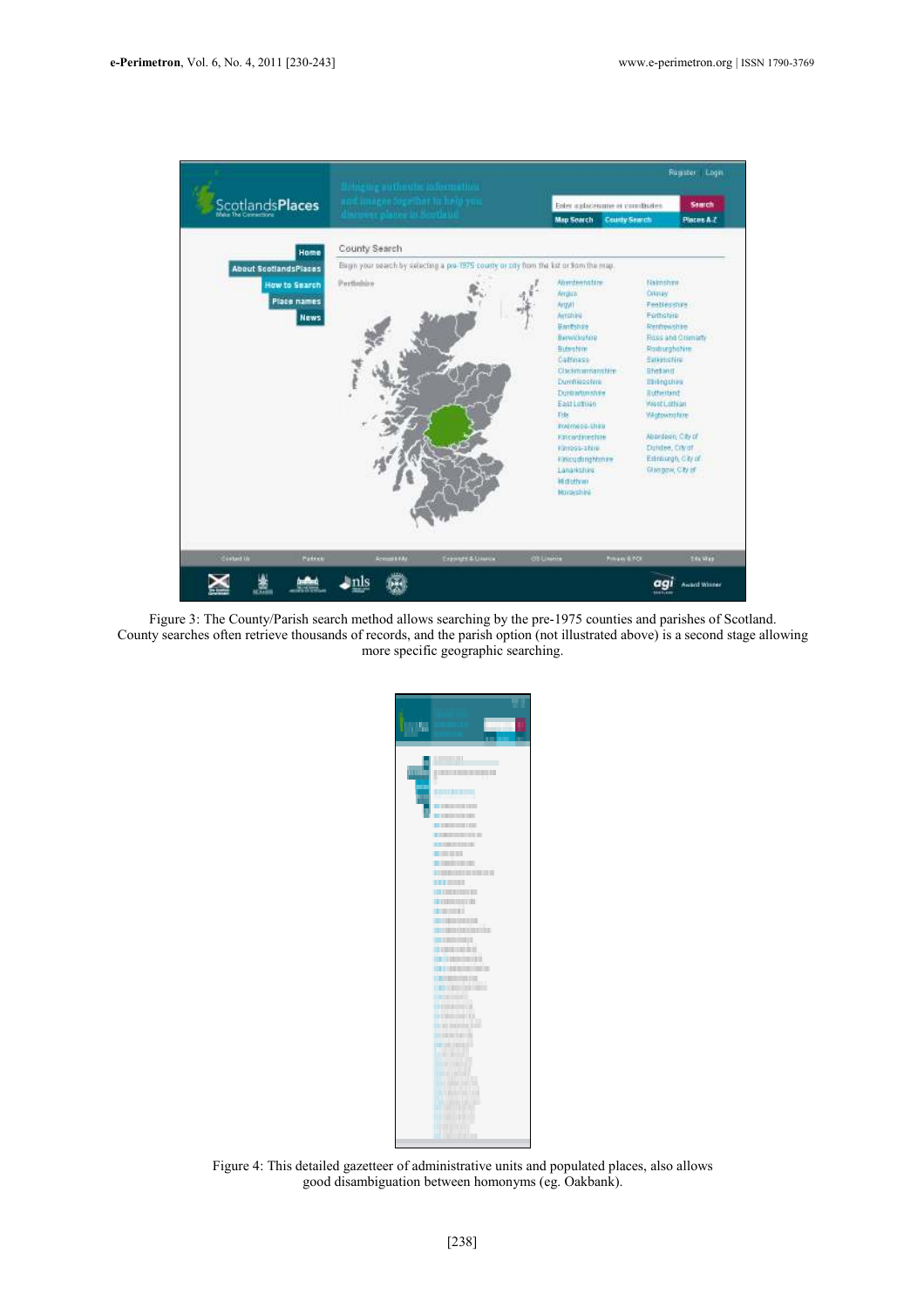

Figure 5: The first call of results for Aberdeenshire. The main results are ordered sequentially by the three organisations, and can be filtered to any particular organization. In the left column are the historical volumes relating to this area. Note the ability to plot the results geographically as a KML file (shown in Figure 8)



Figure 6: The second call selecting data for a particular map record.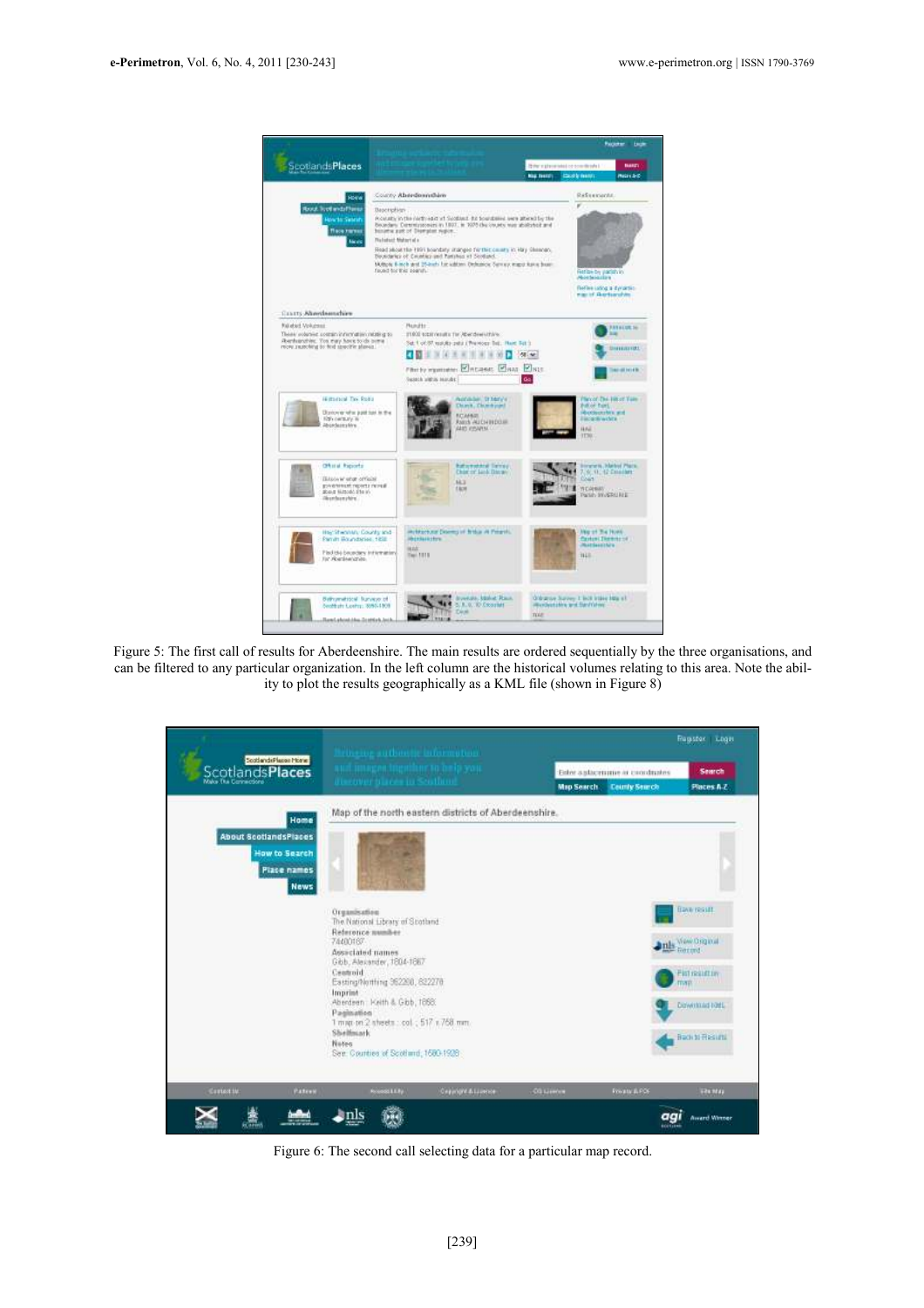

Figure 7: Zoomable version of the image within Openlayers, with the MrSID image pulled from the NLS server.



Figure 8: Plotting the results of searches as a KML file. Due to speed limitations in Internet Explorer, the website recommends the use of Firefox for this.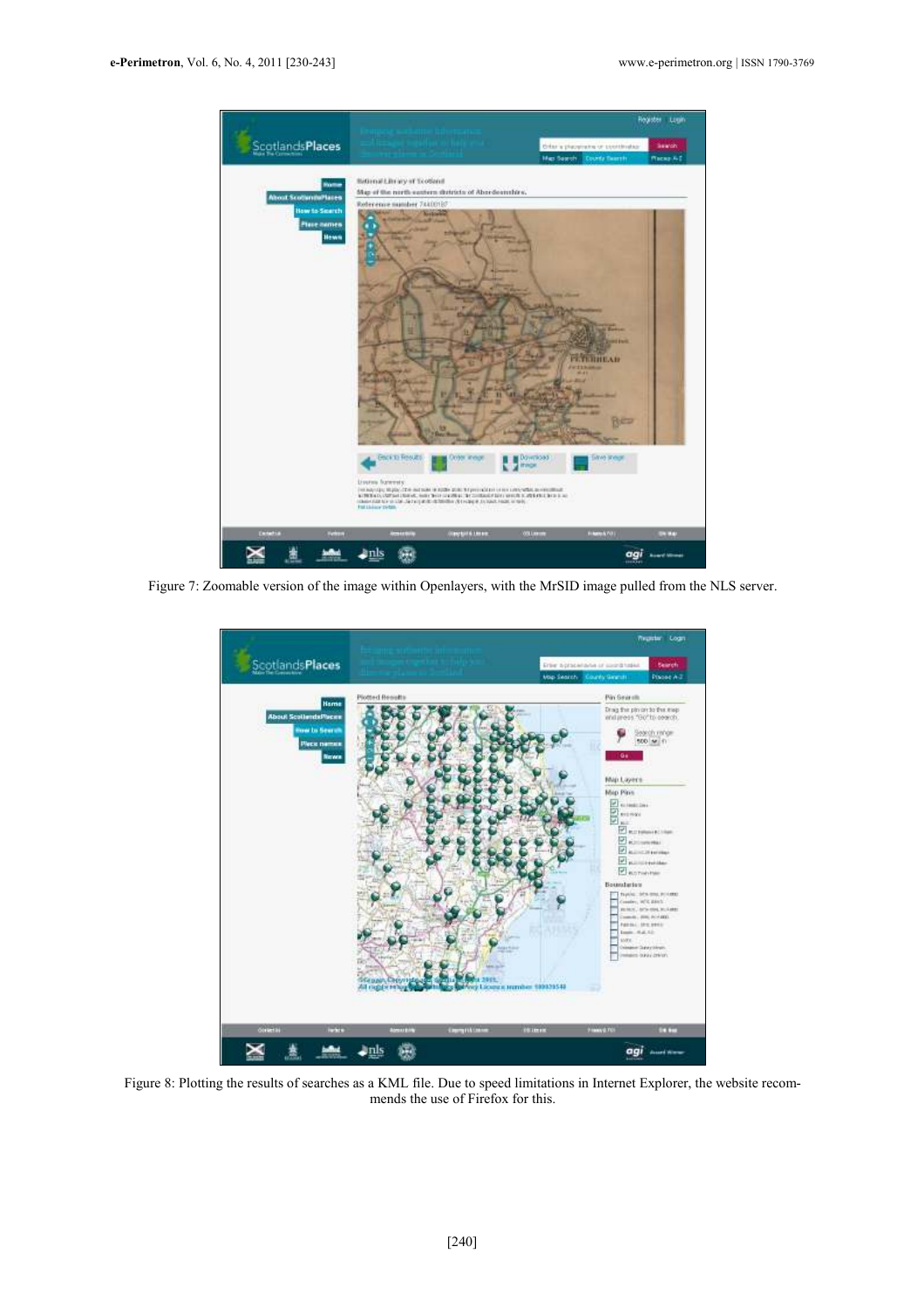Usage of the ScotlandsPlaces website has continued to grow as its content has expanded, and the site has become better known. In the six-months from 1 June to 1 December 2010, the site recorded 409,348 visits, with 1,360,475 page views. 88% of traffic came from search engines.

## ScotlandsPlaces back end search and retrieval processes

ScotlandsPlaces uses database queries via web services to select all of the data relating to specific records, thereby simplifying the search process for the user. The various map, county and place name queries are translated into a standardised URL syntax, as illustrated below:

1. Typical county search for the county of Aberdeenshire:

http://www.scotlandsplaces.gov.uk/search/index.php?action=do\_search&p\_type=COUNTY& p\_name=Aberdeenshire&id=1

2. Typical parish search for the parish of Alford:

http://www.scotlandsplaces.gov.uk/search/?p\_type=PARISH&action=do\_search&p\_name=al ford&p\_county=Aberdeenshire&id=517

3. Typical place name search for Aberargie (noting that as Aberargie is in Abernethy parish, the ScotlandsPlaces gazetteer also searches on parish of Abernethy to retrieve records indexed under Abernethy but not Aberargie):

http://www.scotlandsplaces.gov.uk/search/index.php?action=do\_search&id=1485&p\_name= ABERARGIE&p\_type=POPULATED\_PLACE&p\_parish1=Abernethy

4. Typical coordinate search based on British National Grid Eastings, Northings, and an extent of 500 metres:

http://www.scotlandsplaces.gov.uk/search/index.php?action=do\_search&p\_type=coordnates &p\_name=294216\_757850&p\_ngr\_x=294216&p\_ngr\_y=757850&p\_extentvalue=500&id[]= 1125

Whilst these searches above relate to the main parish, county, and spatial coordinate fields, it is also possible to search on several other controlled vocabularies (eg. burghs, islands, cities, lochs, etc.) and free-text searches are also possible on title and name fields. URL queries from the ScotlandsPlaces server are handled by Adobe Coldfusion scripts on the NLS web server, querying an Access database, to return the resulting records in the required ScotlandsPlaces XML format. Records are also ranked, depending upon their match with the various search parameters, and whether they include an image or not: this ranking is then used for ordering their presentation in the ScotlandsPlaces website.

All NLS digital image metadata is organised around a standard unique, 8-digit ID for images, and these IDs are also used for MrSID zoomable images in Openlayers, the URLs to these, and for JPEG derivatives. This metadata therefore easily allows various sizes of JPEG thumbnail to be displayed in ScotlandsPlaces, and a 'View Original Record' link to the same item record on the NLS website. By simple categorisation of records, a Notes field also displays a link to the main NLS category of maps the item falls within (ie. Notes, See: Ordnance Survey Maps 25 inch 1st edition, Scotland, 1855-1882. Some relatively minor changes to Openlayers on ScotlandsPlaces were required for it to display the same zoomable image from NLS web server on the ScotlandsPlaces website.

## Future developments

A number of improvements and enhancements to the site are being actively developed for deployment during 2011. E-commerce functionality and a subscription service will be released, al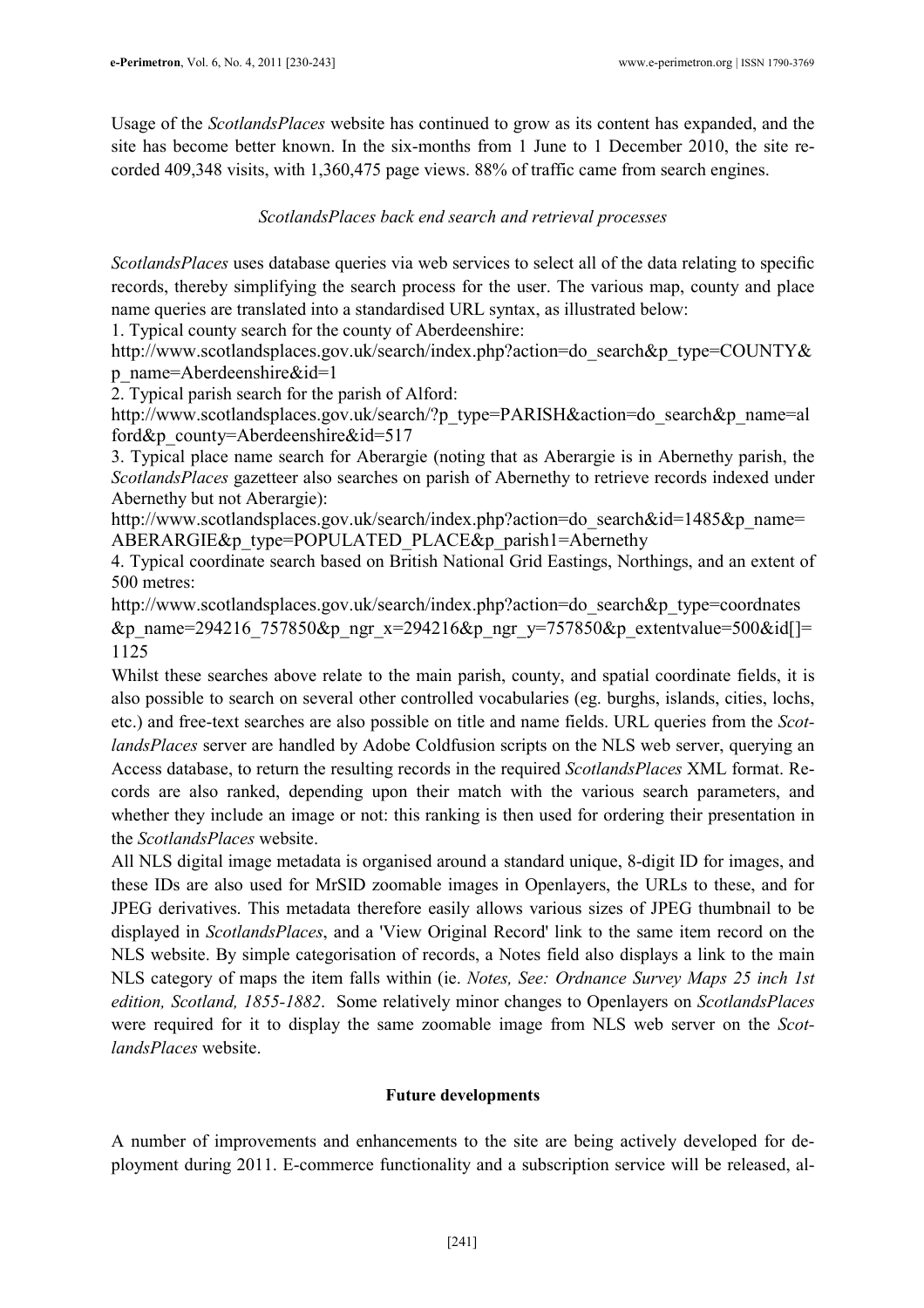lowing the partners to develop an income stream from the website. Whilst free searching and viewing of zoomable images will still be possible, the e-commerce package will allow online purchase of high-resolution images through WorldPay, whilst the subscription service will allow different levels of registered users to gain additional access to particular resources. The mobile application will not only allow access to the website from mobile phones, but also use GPS within phones to allow users to view ScotlandsPlaces KML plotted result locations within a certain range of their current location.

There is also ongoing work to improve on the internal gazetteer, by improving links to the *Gaelic* Place-Names Society / Ainmean-Àite na h-Alba Place Name Database

(http://www.gaelicplacenames.org/Database.asp) and the Gazetteer for Scotland (http://www.scottish-places.info/).

Ongoing work of transcribing the Ordnance Survey Name Books (recording variant names of all named features in the 1840s-1880s topographic survey of Scotland) will also allow new names to be incorporated into the *ScotlandsPlaces* gazetteer. Institutional partners will also add more content to the site through ongoing digitisation programmes. The NAS is adding 100 new map images and records every month, and NLS is planning to add 7,000 Ordnance Survey six-inch to the mile map images from the 1890s to the 1940s during 2011.

#### Conclusion

For NLS, ScotlandsPlaces allows ongoing improvements to the way in which sets of maps, and particularly series maps, can be made available to users. Through joining the project, NLS has taken advantage of better geographic search functionality, gazetteers, and presentation infrastructure offered by ScotlandsPlaces than on the NLS website. Although no new maps have been made available, the incorporation of these maps into *ScotlandsPlaces* has allowed significant improvements in access to them.

For institutions with map collections, ScotlandsPlaces allows further evolution and enhancements to the way in which series maps can be made available online. In the last decade, NLS has tried a range of methods for presenting series maps on the web, using textual lists, static clickable maps, dynamic zoomable maps, and various geo-referenced indexes (Fleet, 2006). One of the conclusions which still holds true, is that web-users are often best served by multiple access methods, and that all of these methods have some advantages over each other. Another conclusion is that dynamic, zoomable georeferenced indexes have a great potential, and are enjoyed by users, but these are often the most time-consuming and technically difficult of all the options. In the last five years, it is pleasing to record that this is far less the case: indexes as shapefiles have become more available, along with the technology to create and use them. ScotlandsPlaces takes advantage of this, and illustrates enhanced ways of delivering historical series maps, through a successful and ongoing collaborative project.

In summary, the main advantages of joining NLS maps into ScotlandsPlaces have been:

- Better range of search options for users by map, county, place-name and keyword
- Improved search engine access to material by excellent spidering of search results pages
- Better search display methods for map records, especially series maps, which can also be dynamically displayed for subsets of records

• As a portal site, all historic maps owned by separate institutions can be searched for collectively in a one-stage process

• Distributed servers across institutions spread load and increasing resilience of the application